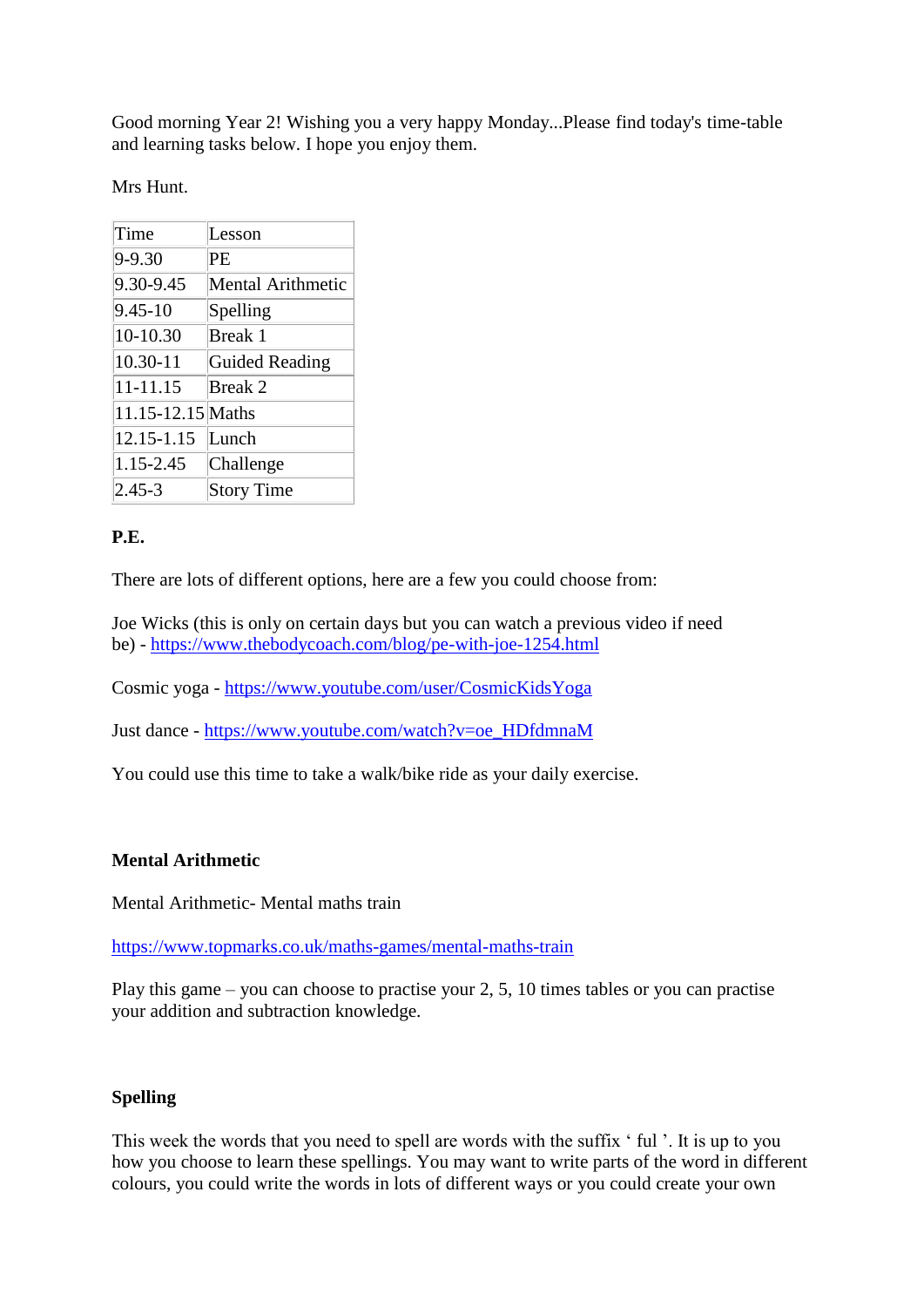rhyme to remember them. It is completely up to you to choose a method which works for you. You will be practising the same words all week and then on Friday there will be a spelling test.

Painful Cheerful Thankful Wonderful Delightful Colourful Joyful **Truthful** 

# **Break**

Breaktime 1 – have a healthy snack and a play

## **Guided Reading**

Reading

RWI Phonics

Oxford Owl have made available for parents all the ebooks linked to each RWI level. This means we no longer need to upload the books to the webpage. Instead, please go to the webpage below. If you go onto 'ebooks' then you will need to register (this is free of charge) and then you will be able to access all the ebooks and choose the correct banded level for your child. Please note that the RWI phonics scheme is based on lots of repetition. Therefore, we usually read the same book about 3 or 4 times before moving onto a new book. For some children they may need to read it more than this to ensure they are completely fluent in reading the book (no sounding out).

[https://home.oxfordowl.co.uk/reading/reading-schemes-oxford-levels/read-write-inc-phonics](https://home.oxfordowl.co.uk/reading/reading-schemes-oxford-levels/read-write-inc-phonics-guide/#_blank)[guide/](https://home.oxfordowl.co.uk/reading/reading-schemes-oxford-levels/read-write-inc-phonics-guide/#_blank)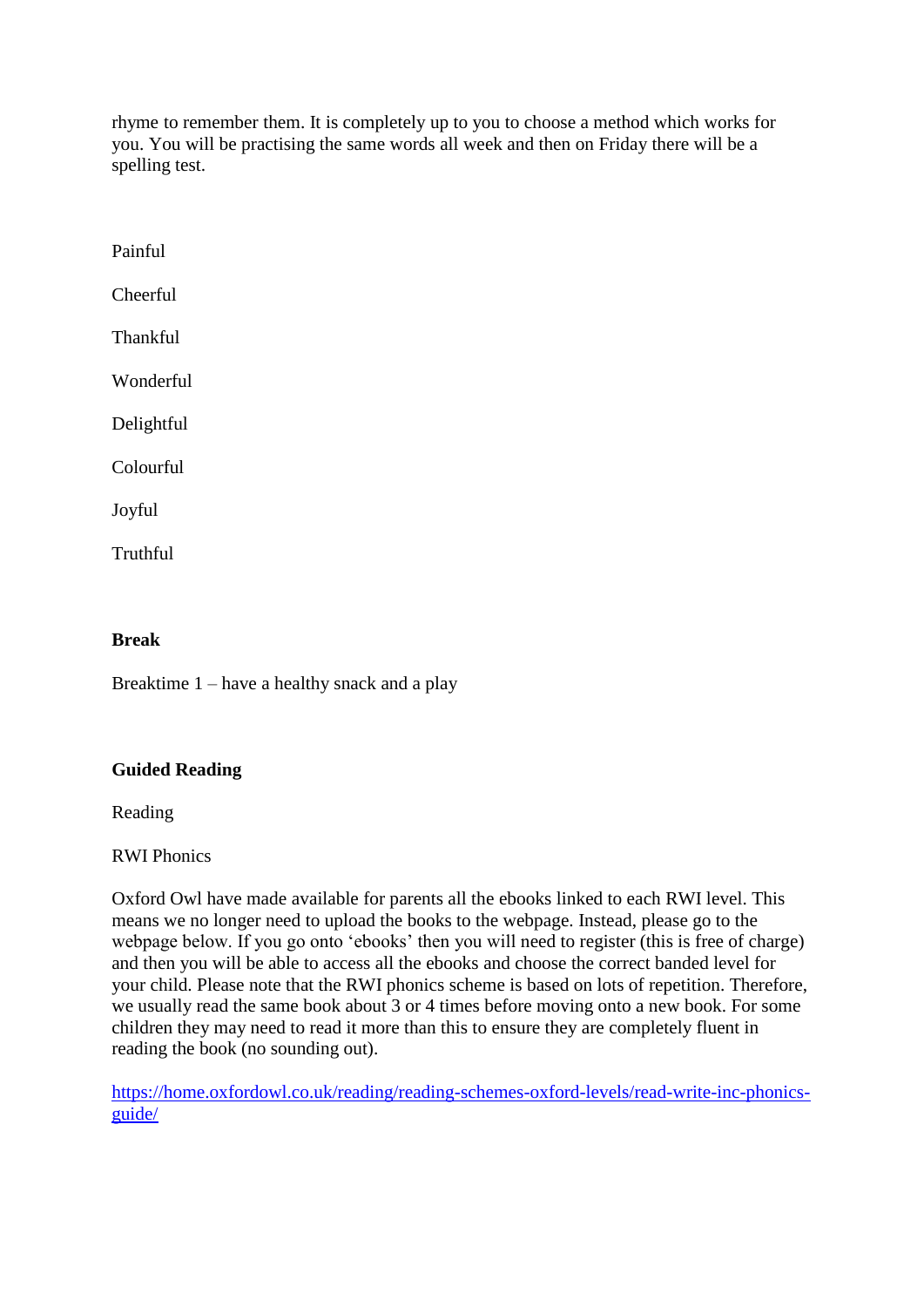A general guide is:

1st read – decoding all the words – sound out as much as you need to.

2nd read – read for fluency (try to read with more fluency and expression).

3rd read – read with fluency, expression and comprehension. Try answering the comprehension questions at the back.

This website also provides lots of other information for parents about phonics. It has other resources on here too should you wish to explore!

 For every phonics session, please continue to watch the speed sounds lesson on the Ruth Miskin Youtube channel. Then read a book from the webpage detailed above.

Timings for the speeds sounds lessons are:

Set 1 lesson is at 9:30am or 12:30pm (red, green & purple groups)

Set 2 lesson is at 10:00am or 1:00pm (pink, orange and yellow groups)

Set 3 lesson is at 10:30am or 1:30pm (blue and grey groups)

If you are unsure which group your child should be in, please contact your child's class teacher.

**Guided reading** – for those of you in guided reading, please complete the guided reading task on the webpage.

We are starting a new book today called 'The Hodgeheg' by Dick King-Smith. It is about a hedgehog called Max who becomes a hero!

## **Break**

2nd Breaktime

Or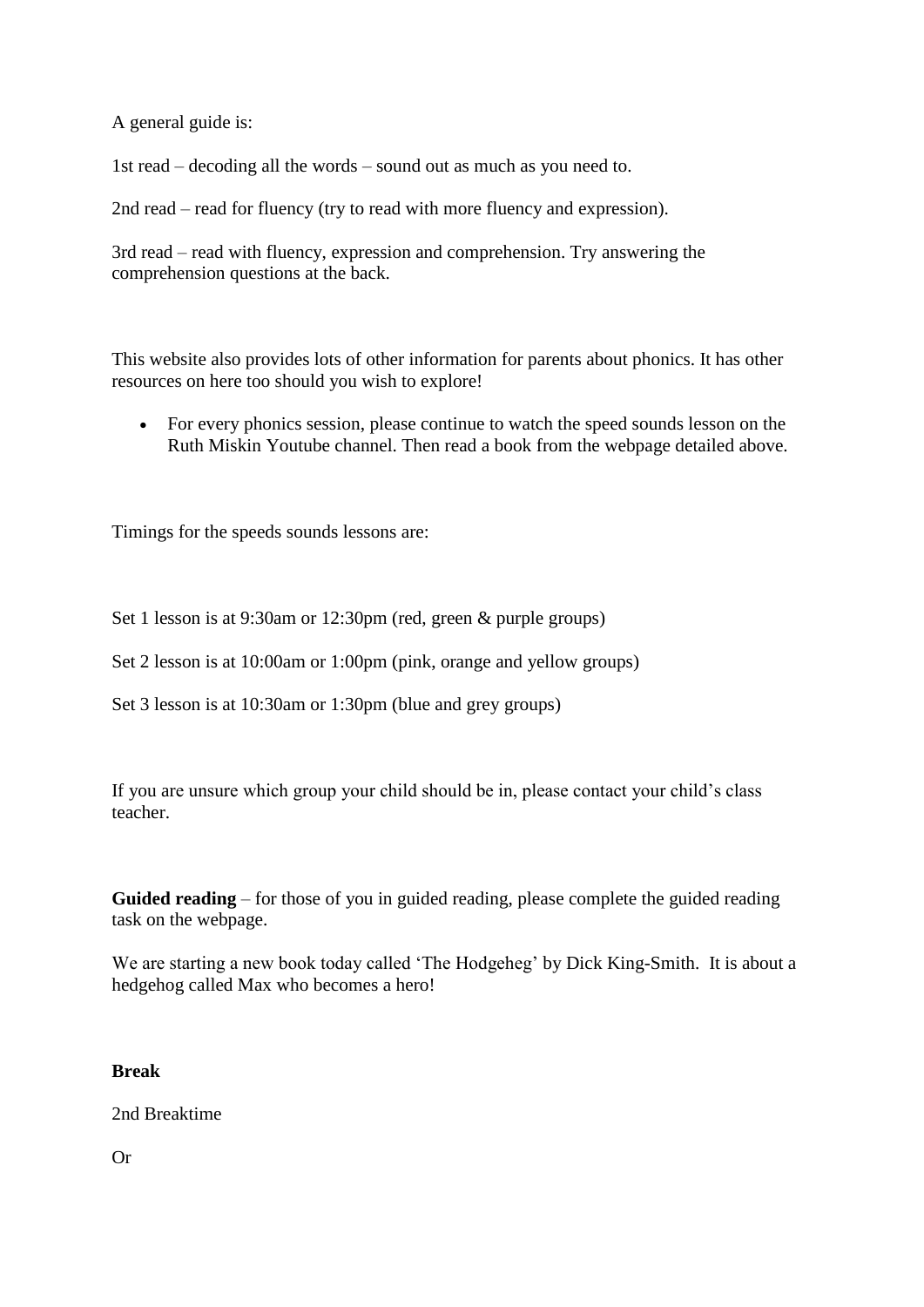Do a chosen mindfulness activity e.g. drawing, going for a walk (if you can), dancing, listening to music and deep breathing etc.

## **Maths**

## **POSITION AND DIRECTION**

L.O. – to recall vocabulary to describe position, direction and movement (remembering).

SC1: I can recall words that describe where an object is.

SC2: I can recall words that describe where and how an object moves.

1. Watch the video tutorial from Mrs Millett, which explains the mathematical vocabulary we are going to learn today.

<https://youtu.be/ansmNPPvNB0>

2. Complete the shape position activity on the class page.

Extra activities for today -

If you have any time left, you can choose from the list below, they will help you to practise our new vocabulary.

- 1. Play hide and seek with your toys or siblings! Take photos or draw pictures and write sentences describing where they are e.g. My teddy is beside the pile of coats.
- 2. Make a poster of our new words to teach another Year 2 child.

# **Lunchtime**

**Challenge**

**Challenge- 11 – Time Capsule**

# **LO: To know what a time capsule is.**

Success Criteria

- SC1: I can research time capsules
- SC2: I can explain why they are important and why they are used